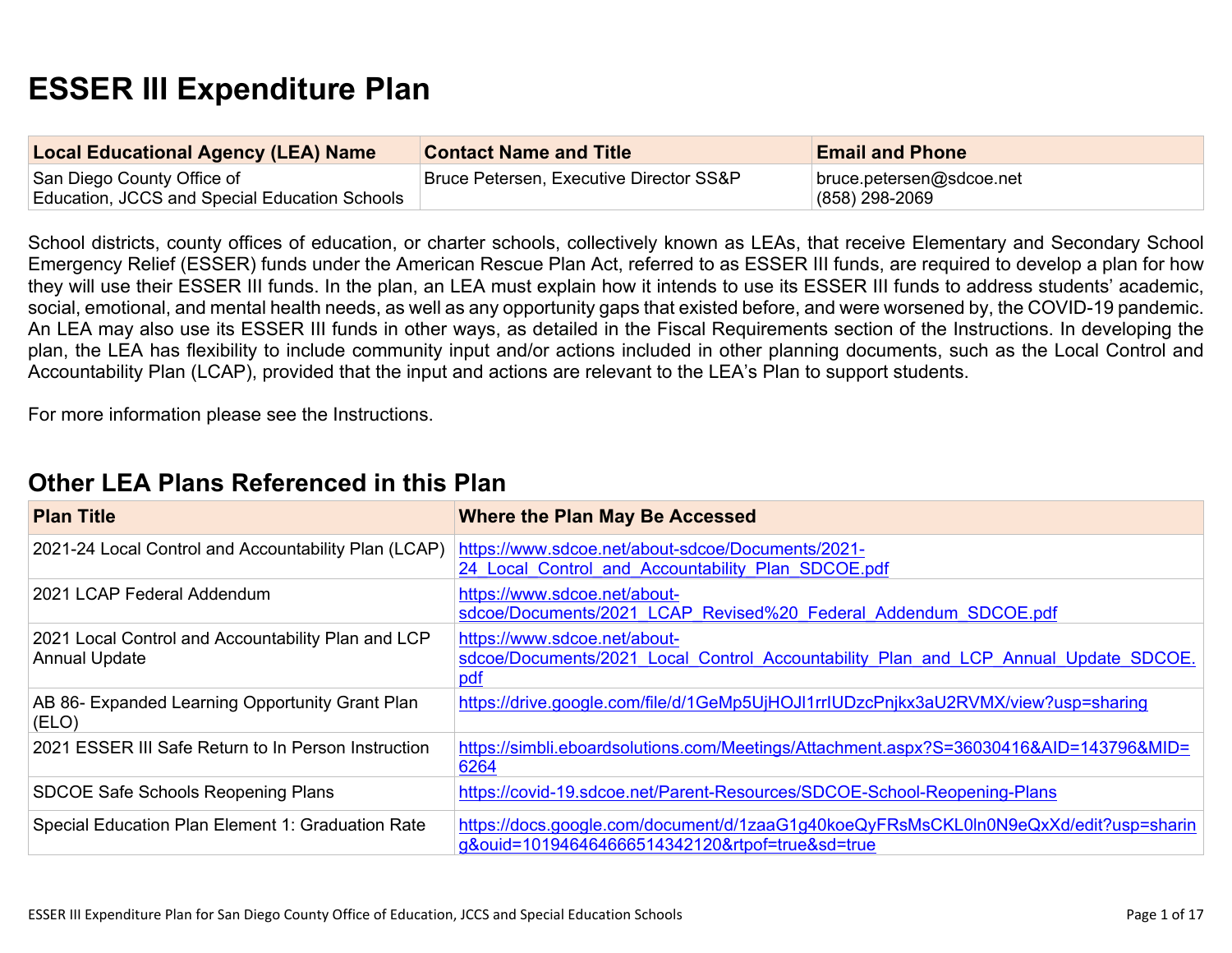# **Summary of Planned ESSER III [Expenditures](#page-11-1)**

Below is a summary of the ESSER III funds received by the LEA and how the LEA intends to expend these funds in support of students.

#### **Total ESSER III funds received by the LEA**

\$ 12,439,346

| <b>Plan Section</b>                                                                      | <b>Total Planned ESSER III</b> |
|------------------------------------------------------------------------------------------|--------------------------------|
| Strategies for Continuous and Safe In-Person Learning                                    | \$7,683,625                    |
| Addressing Lost Instructional Time (a minimum of 20 percent of the LEAs ESSER III funds) | \$3,576,130                    |
| Use of Any Remaining Funds                                                               | \$1,179,591                    |

#### **Total ESSER III funds included in this plan**

\$ 12,439,346

## **Community [Engagement](#page-12-0)**

An LEA's decisions about how to use its ESSER III funds will directly impact the students, families, and the local community. The following is a description of how the LEA meaningfully consulted with its community members in determining the prevention and mitigation strategies, strategies to address the academic impact of lost instructional time, and any other strategies or activities to be implemented by the LEA. In developing the plan, the LEA has flexibility to include input received from community members during the development of other LEA Plans, such as the LCAP, provided that the input is relevant to the development of the LEA's ESSER III Expenditure Plan.

For specific requirements, including a list of the community members that an LEA is required to consult with, please see the Community Engagement section of the Instructions.

A description of the efforts made by the LEA to meaningfully consult with its required community members and the opportunities provided by the LEA for public input in the development of the plan.

Parent input was solicited for this plan through several forms. We developed a survey in multiple languages that asked for feedback on the seven categories of the plan and disseminated the link via parent meetings as well as via email. We further utilized monthly regional coffee with the principal meetings to encourage ongoing and strong parent and family input. Parent leaders were provided opportunities for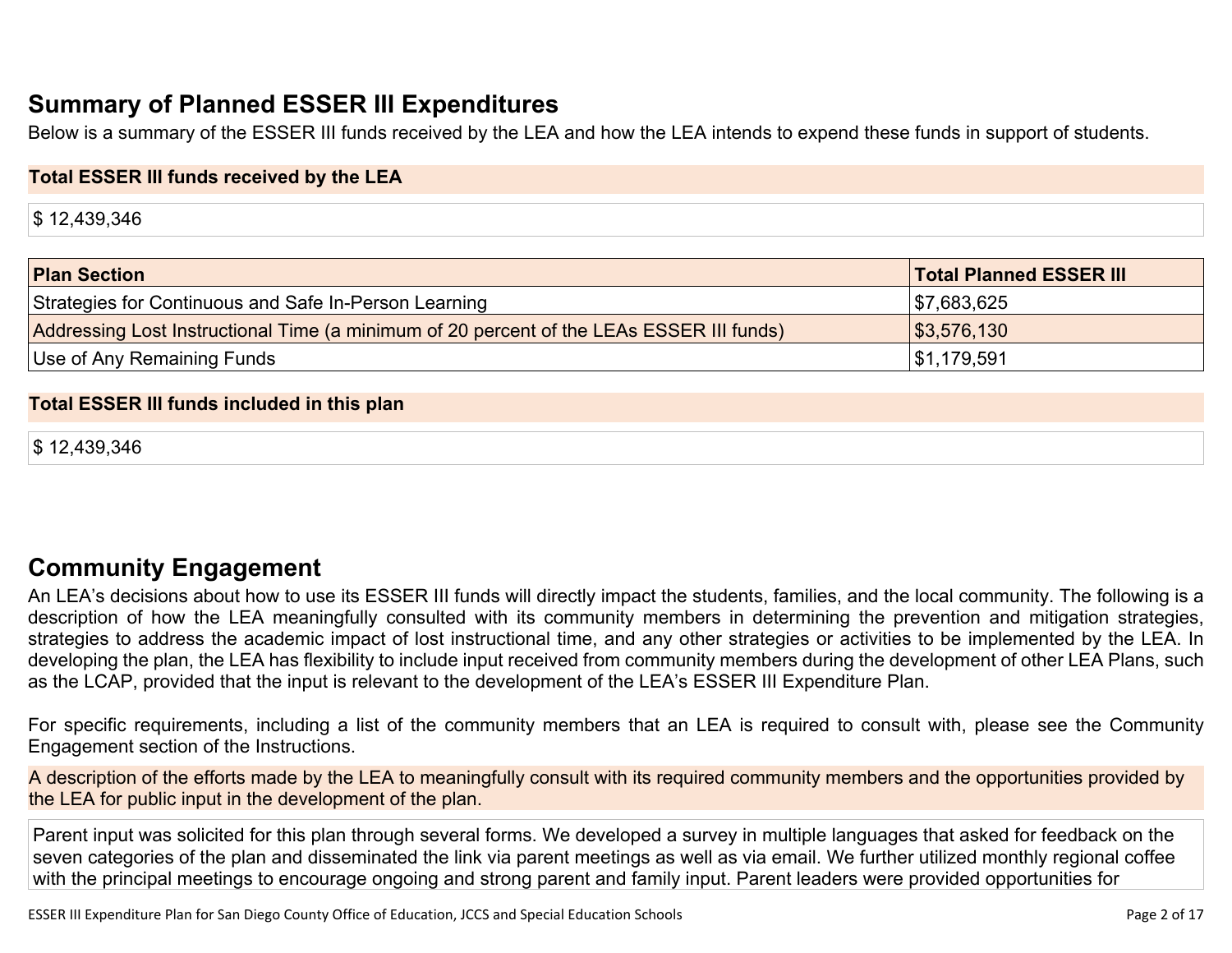engagement and comments. All suggestions, thoughts, and ideas were captured in real-time. Juvenile Court and Community Schools (JCCS) leadership was provided with a synthesis of all parent feedback for their review and consideration. Ongoing meetings with additional partners (probation, community college contacts, and community-based organizations) ensured that additional feedback and suggestions were in alignment from multiple perspectives and positions from our broader school community participants.

Teachers and school staff were provided multiple opportunities to contribute to the development of the plan or district priorities (some through community forums). First, a meeting was held with school site and district leaders to review the components of the plan and gather feedback. Both a survey and input document were developed and disseminated to determine prioritization of needs as well as possible programming. Second, school site leaders were provided with the opportunity to share both the survey and input document with their respective staff to garner various perspectives. The development of the plan consisted of a thorough assessment of the data and input gathered by various stakeholders. Aside from parents, teachers, and students, JCCS consulted with SDCOE's Expanded Learning and Community Engagement Department to garner diverse perspectives on possible programming. LCAP community forum data as well as AB 86 survey data were used in the development of this plan. Lastly, ongoing communication regarding the development of the plan was facilitated between JCCS administrative leadership and SDCOE's Strategic Leadership Team.

A description of how the development of the plan was influenced by community input.

Community input overwhelmingly emphasized the importance of Career Technical Education, Visual and Performing Arts, and dual enrollment opportunities to both engage students and to ensure college and career readiness. Mental health, Social Emotional Learning, and the continued use of Positive Behavior Intervention & Support were of high importance across all groups and was noted as an ongoing area of emphasis and critical for school engagement and continued improvement of school culture. Conversations and survey data did express concerns regarding learning loss, and further parent leader conversations reflected support for reading and mathematics interventions. Individual calls and check-ins by teachers and other school staff were highlighted as an area which helped students and families continue to feel connected, and it was requested that these activities are a part of our ongoing practice. Finally, community input focused on how students and families are struggling with obtaining the essentials (hygiene products, clothing, transportation, etc.) and it was discussed how JCCS could support with basic supplies to ensure that students would feel comfortable attending school.

# **Actions and [Expenditures](#page-14-0) to Address Student Needs**

The following is the LEA's plan for using its ESSER III funds to meet students' academic, social, emotional, and mental health needs, as well as how the LEA will address the opportunity gaps that existed before, and were exacerbated by, the COVID-19 pandemic. In developing the plan, the LEA has the flexibility to include actions described in existing plans, including the LCAP and/or Expanded Learning Opportunity (ELO) Grant Plan, to the extent that the action(s) address the requirements of the ESSER III Expenditure Plan. For specific requirements, please refer to the Actions and Expenditures to Address Student Needs section of the Instructions.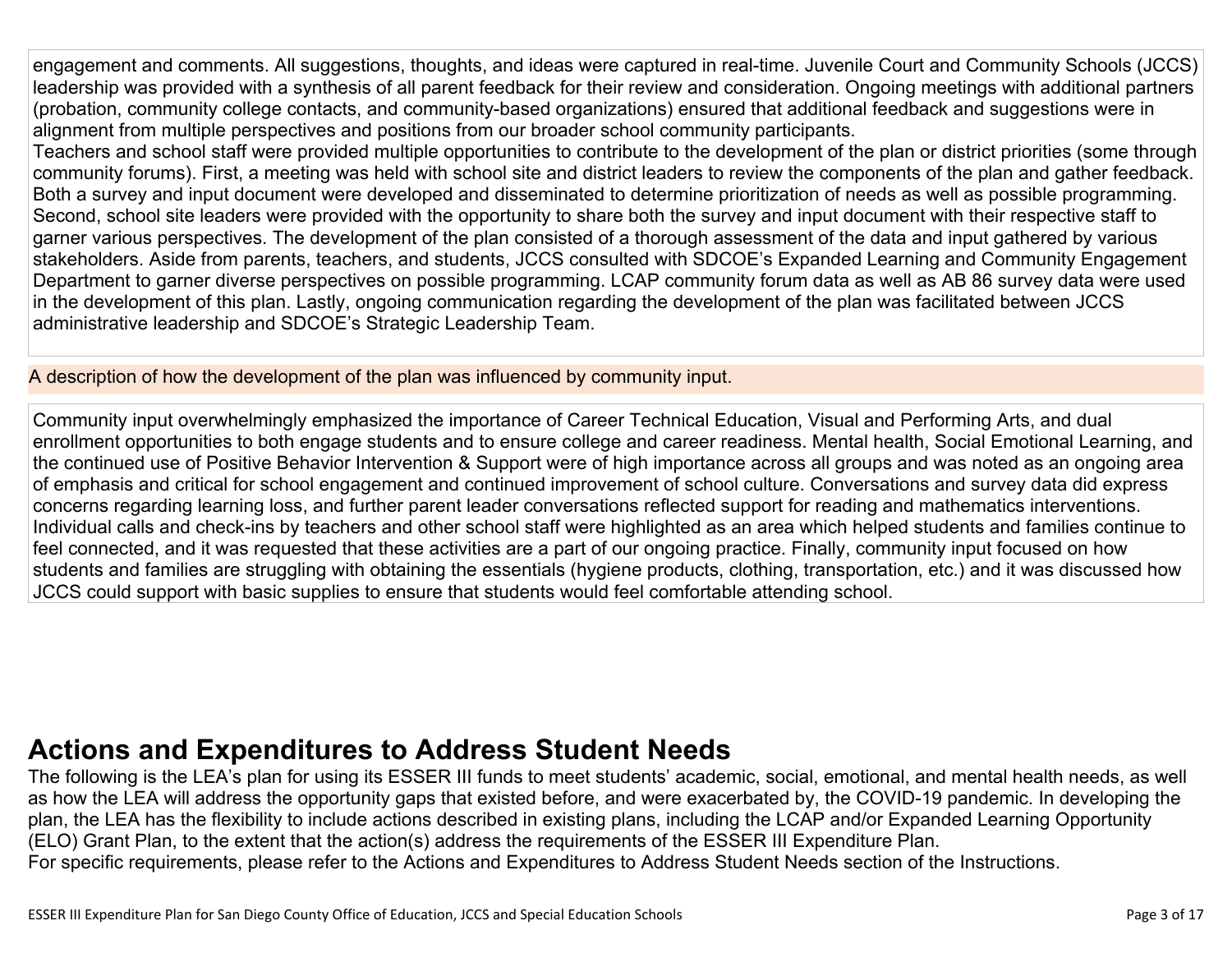## **Strategies for [Continuous](#page-14-1) and Safe In-Person Learning**

A description of how the LEA will use funds to continuously and safely operate schools for in-person learning in a way that reduces or prevents the spread of the COVID-19 virus.

#### **Total ESSER III funds being used to implement strategies for continuous and safe in-person learning**

\$7,683,625

| <b>Plan Alignment (if</b><br>applicable)                                                              | <b>Action Title</b>                      | <b>Action Description</b>                                                                                                                                                                                                                                                                                                                                                                                                                                                                                                                                                                                                                                                                                                                                                                     | <b>Planned ESSER III</b><br><b>Funded Expenditures</b> |
|-------------------------------------------------------------------------------------------------------|------------------------------------------|-----------------------------------------------------------------------------------------------------------------------------------------------------------------------------------------------------------------------------------------------------------------------------------------------------------------------------------------------------------------------------------------------------------------------------------------------------------------------------------------------------------------------------------------------------------------------------------------------------------------------------------------------------------------------------------------------------------------------------------------------------------------------------------------------|--------------------------------------------------------|
| <b>ESSER III Safe Return</b><br>to In-Person Instruction<br>and Continuity of<br><b>Services Plan</b> | <b>Human Capital Modules</b><br>(HCM)    | Building an automated paperless recruiting and time, labor,<br>and substitution (TLS) processes for certificated and<br>classified staff in the HCM system will ensure staff can work<br>efficiently from home or in the office. This will create an on-<br>line and more efficient process for recruitment and TLS for<br>teachers and staff, and eliminate wet signatures, which is<br>part of our current process. It will also allow applicants to<br>submit paperwork through a portal instead of submitting in<br>person, which is required with our current process. This will<br>create an on-line and more efficient process for the<br>recruiting and on-boarding of teachers and staff. These<br>automated processes will eliminate manual processes for<br>continuity of service. | \$3,065,720                                            |
| 2021-24 LCAP Goal 3,<br>Action 2                                                                      | <b>JCCS Bus Passes</b>                   | Bus passes/Pronto cards through San Diego's Metro Transit \$837,599<br>System will be purchased and provided to low-income<br>students to safely transport them to and from school.                                                                                                                                                                                                                                                                                                                                                                                                                                                                                                                                                                                                           |                                                        |
| <b>ESSER III Safe Return</b><br>to In-Person Instruction<br>and Continuity of<br><b>Services Plan</b> | Furniture and equipment<br>under \$5,000 | Desks and other equipment necessary for safe distancing in<br>classrooms will be purchased and provided. Sites have a<br>need for additional desks so that students are not sharing<br>desks and can space out for the newly required social<br>distance. Additional furniture will also be needed for<br>additional classrooms to ensure there is adequate spacing<br>as well as a limited number of students in rooms.                                                                                                                                                                                                                                                                                                                                                                      | \$383,215                                              |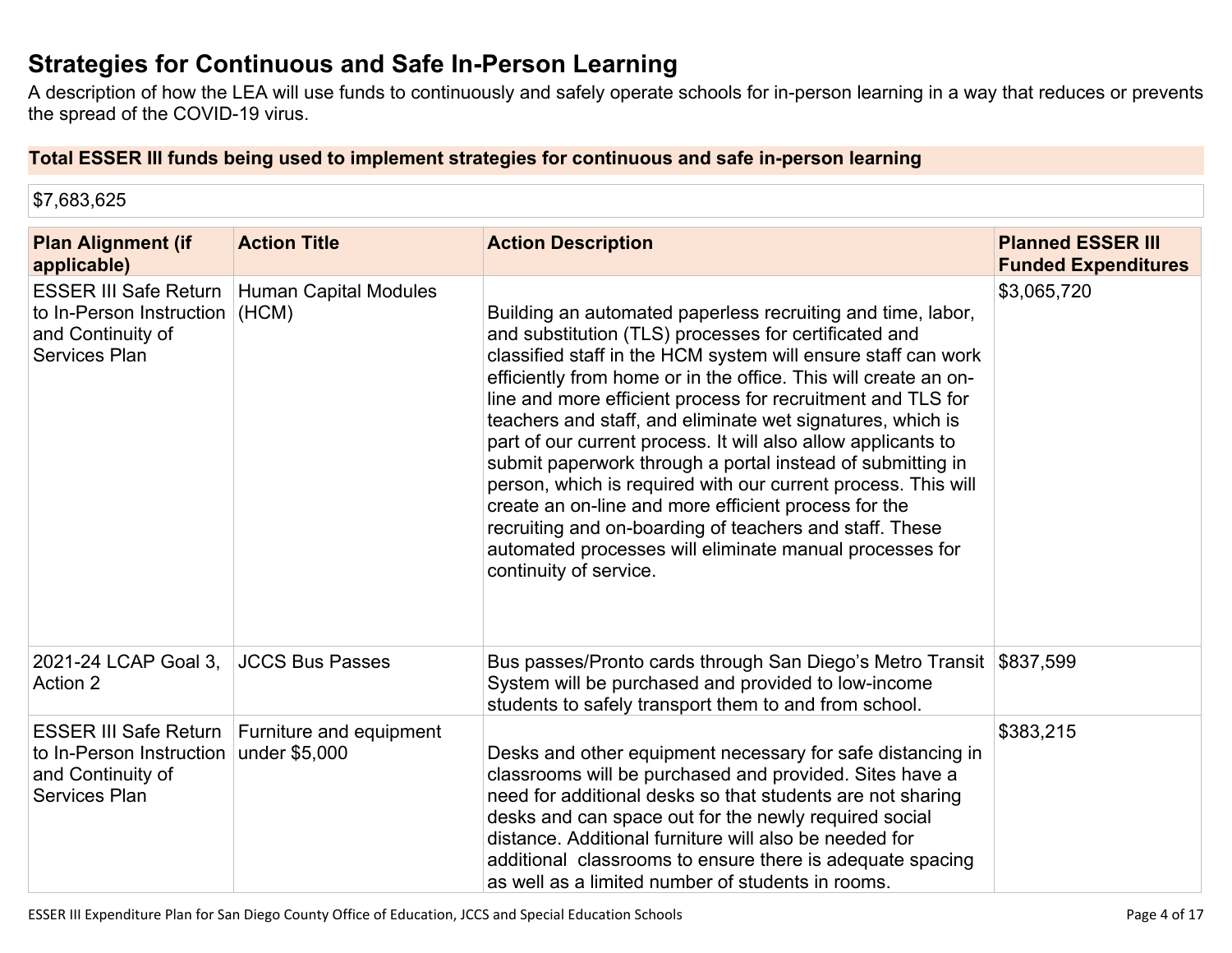| <b>Plan Alignment (if</b><br>applicable)                                                                                                                       | <b>Action Title</b>                           | <b>Action Description</b>                                                                                                                                                                                                                                                                                                                                                                                                                                                                                                                                                                                                                                                                                                                                                                                                                                                                                                                                                                                                                                                                                                                                                                           | <b>Planned ESSER III</b><br><b>Funded Expenditures</b> |
|----------------------------------------------------------------------------------------------------------------------------------------------------------------|-----------------------------------------------|-----------------------------------------------------------------------------------------------------------------------------------------------------------------------------------------------------------------------------------------------------------------------------------------------------------------------------------------------------------------------------------------------------------------------------------------------------------------------------------------------------------------------------------------------------------------------------------------------------------------------------------------------------------------------------------------------------------------------------------------------------------------------------------------------------------------------------------------------------------------------------------------------------------------------------------------------------------------------------------------------------------------------------------------------------------------------------------------------------------------------------------------------------------------------------------------------------|--------------------------------------------------------|
|                                                                                                                                                                |                                               |                                                                                                                                                                                                                                                                                                                                                                                                                                                                                                                                                                                                                                                                                                                                                                                                                                                                                                                                                                                                                                                                                                                                                                                                     |                                                        |
| <b>ESSER III Safe Return</b><br>to In-Person Instruction<br>and Continuity of<br><b>Services Plan</b>                                                          | Maintenance & Operations                      | Custodial services, supplies, staffing, air quality equipment,<br>and securing perimeter of sites to control access of<br>individuals who come on campus. Services and equipment<br>needs to meet the requirements and protocols of COVID-19<br>for distancing, cleaning, additional staffing, health<br>monitoring, health testing, and air quality to ensure safety of<br>staff and students.                                                                                                                                                                                                                                                                                                                                                                                                                                                                                                                                                                                                                                                                                                                                                                                                     | \$2,770,097                                            |
| Action 6; 2021 LCP<br>Annual Update -<br><b>Additional Actions to</b><br>Implement the<br><b>Learning Continuity</b><br>Plan; Special<br><b>Education Plan</b> | 2021-24 LCAP Goal #4   Mental Health Services | Provide access to mental health services for students and<br>staff. All certificated and classified classroom personnel are<br>committed to creating a positive school culture through a<br>transformational and therapeutic environment that is<br>supportive of the most effective and efficient ways to serve<br>children. All staff have been trained in trauma-sensitive<br>schools, Restorative Practices, and positive behavioral<br>interventions and supports (PBIS). In addition, we have<br>adapted the curriculum from the Collaborative for Academic,<br>Social, and Emotional Learning (CASEL), "a trusted source<br>for knowledge about high-quality, evidence-based social and<br>emotional learning (SEL)." This grant will assist staff by<br>providing further training in strategies to support mental<br>health needs as well as systems of referrals for needs that<br>cannot be met in school.<br>In addition, it will help to fund a licensed mental health<br>therapist who will oversee services for students with<br>disabilities whose IEP indicates mental health services.<br>Mental health therapists will participate in content specific<br>professional learning. | \$626,994                                              |

ESSER III Expenditure Plan for San Diego County Office of Education, JCCS and Special Education Schools Page 5 of 17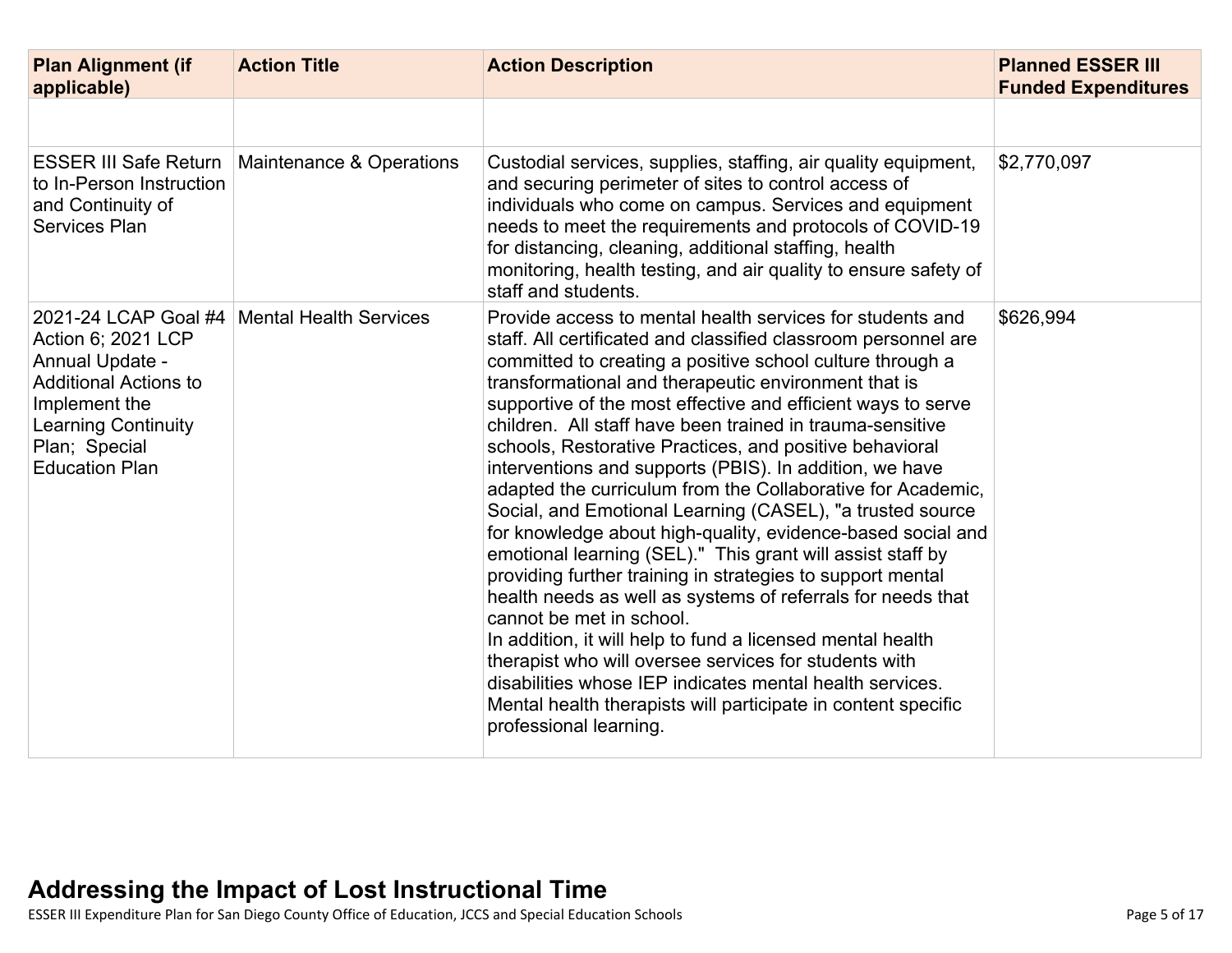### **Total ESSER III funds being used to address the academic impact of lost instructional time**

\$3,576,130

| <b>Plan Alignment (if</b><br>applicable)                                                                                                                                                                         | <b>Action Title</b>                                                               | <b>Action Description</b>                                                                                                                                                                                                                                                                                                                                                                                                                                                                                                                                     | <b>Planned ESSER III</b><br><b>Funded Expenditures</b> |
|------------------------------------------------------------------------------------------------------------------------------------------------------------------------------------------------------------------|-----------------------------------------------------------------------------------|---------------------------------------------------------------------------------------------------------------------------------------------------------------------------------------------------------------------------------------------------------------------------------------------------------------------------------------------------------------------------------------------------------------------------------------------------------------------------------------------------------------------------------------------------------------|--------------------------------------------------------|
| 2021-24 LCAP Goal 1,<br>Action 3 2021 LCP<br><b>Annual Update Pupil</b><br>Learning Loss Action;<br><b>ELO Grant</b>                                                                                             | Learning models to meet the<br>variance in student needs                          | Funding will be used to develop and enhance diverse<br>learning models for students: (Independent Study, AB130 IS<br>support (para educators), Programs for Teen Parents,<br>Foster Youth, Students impacted by homelessness, CTE,<br>VAPA contracts and supplies, dual and concurrent<br>enrollment, college career & student engagement activities<br>and online learning supports) - these models help us to meet<br>the individual needs of our students to ensure rigorous<br>learning and social and emotional development, while<br>meeting standards. | \$1,732,793                                            |
| 2021 LCP Annual<br>Update - Additional<br>Actions to Implement<br>the Learning Continuity<br>Plan; ELO Grant;<br><b>ESSER III Safe Return</b><br>to In-Person Instruction<br>and Continuity of<br>Services Plan; | Mental & Physical Health<br><b>Support and Social</b><br><b>Emotional Support</b> | Professional learning to support school staff with strategies<br>to engage students and families dealing with a range of<br>mental health needs (grief/loss, motivation, coping skills,<br>suicide risk, and anxiety/depression) will be provided. In<br>addition, referrals/contract with providers will be offered to<br>meet varied student medical needs, i.e., substance<br>treatment, vision, dental, medical, mental health needs (SEL<br>Screener Tool).                                                                                              | \$602,195                                              |
| <b>ESSER III Safe Return</b><br>to In-Person Instruction<br>and Continuity of<br><b>Services Plan</b>                                                                                                            | Basic clothing & hygiene<br>supports                                              | New students' needs as identified by stakeholders; basic<br>services-clothing & hygiene, food, showers, and laundering<br>opportunities.                                                                                                                                                                                                                                                                                                                                                                                                                      | \$152,881                                              |
| 2021-24 LCAP Goal 4<br>Action 3, 4, 6                                                                                                                                                                            | <b>Instructional Support</b>                                                      | The San Diego County Office of Education (SDCOE)<br>Juvenile Court and Community Schools (JCCS) is an<br>alternative education program designed to meet the needs<br>of the most at-promise youth enrolled in our county. JCCS<br>students who are English learners, foster youth, and<br>socioeconomically disadvantaged are more likely to have<br>had interrupted educations, been highly impacted by<br>traumatic experiences, and in need of additional support to                                                                                       | \$1,088,261                                            |

ESSER III Expenditure Plan for San Diego County Office of Education, JCCS and Special Education Schools Page 6 of 17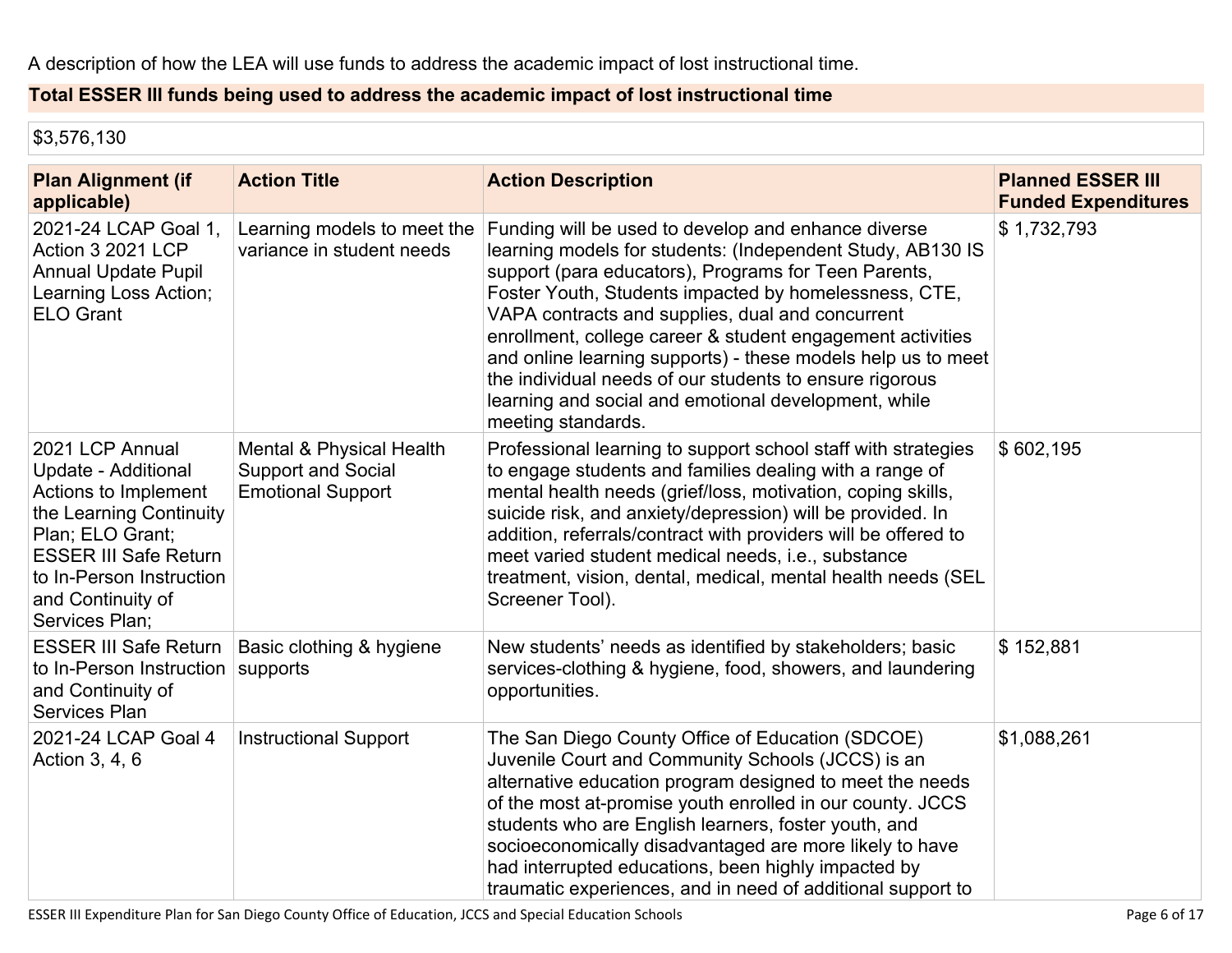| <b>Plan Alignment (if</b><br>applicable) | <b>Action Title</b> | <b>Action Description</b>                                                                                                                                                                                                                                                                                                                                                                              | <b>Planned ESSER III</b><br><b>Funded Expenditures</b> |
|------------------------------------------|---------------------|--------------------------------------------------------------------------------------------------------------------------------------------------------------------------------------------------------------------------------------------------------------------------------------------------------------------------------------------------------------------------------------------------------|--------------------------------------------------------|
|                                          |                     | access grade-level instruction as evidenced by our local and<br>state assessments as well as our stakeholder feedback.<br>Additional supports may include instructional supports,<br>personnel- ELD assistants, instructional materials, English<br>Learner supports, reading math interventions and resources,<br>SEL-PBIS training, and professional development focusing<br>on student achievement. |                                                        |

# **Use of Any [Remaining](#page-15-1) Fund[s](#page-15-1)**

A description of the how the LEA will use any remaining ESSER III funds, as applicable.

## **Total ESSER III funds being used to implement additional actions**

### \$1,179,591

| <b>Plan Alignment (if</b><br>applicable) | <b>Action Title</b>        | <b>Action Description</b>                                                                                                                                                                                                                                                                                                                                                                                                                                            | <b>Planned ESSER III</b><br><b>Funded Expenditures</b> |
|------------------------------------------|----------------------------|----------------------------------------------------------------------------------------------------------------------------------------------------------------------------------------------------------------------------------------------------------------------------------------------------------------------------------------------------------------------------------------------------------------------------------------------------------------------|--------------------------------------------------------|
| 2021 LCP Annual<br>Update                | <b>Counseling Services</b> | Internal and external mental health providers have identified<br>and will deliver appropriate curriculum and therapeutic tools<br>to provide support and counseling services to students. A<br>portion of health provider time will be dedicated to<br>addressing the opioid crisis that has been exacerbated by<br>the COVID-19 pandemic.                                                                                                                           | \$985,410                                              |
| 2021-24 LCAP Goal 3<br>Action 2          | Communication              | Funds will be used for staffing, professional development,<br>and translation services needed to create, review, and<br>disseminate template messages for use by school districts,<br>charter schools, and private schools on COVID-19 public<br>health guidance, mitigation measures, and related<br>legislation; writing content for the COVID-19 website; and<br>supporting JCCS and our special education schools with<br>parent communications on these topics. | \$194,181                                              |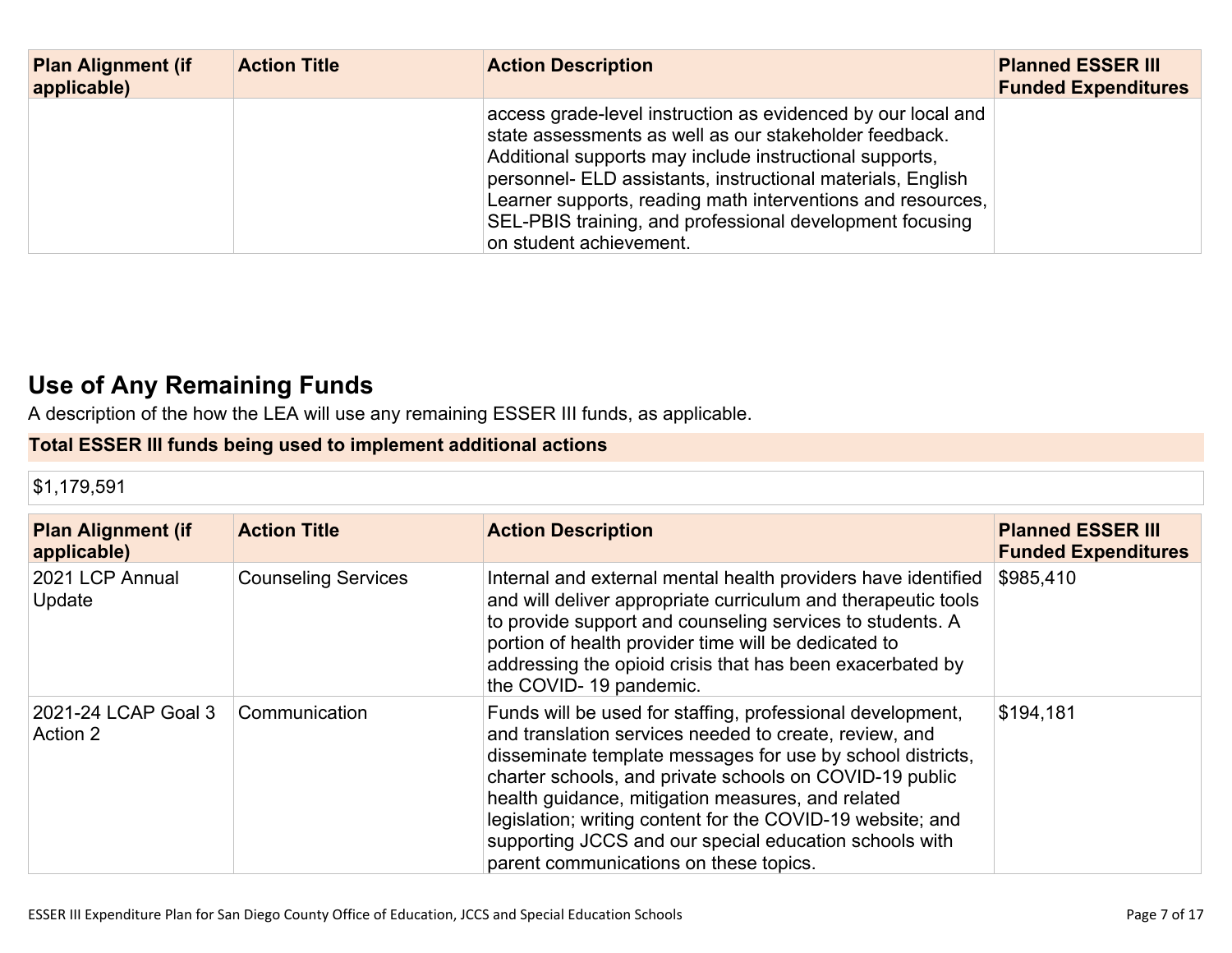# **Ensuring [Interventions](#page-15-2) are Addressing Student Need[s](#page-15-2)**

The LEA is required to ensure its interventions will respond to the academic, social, emotional, and mental health needs of all students, and particularly those students most impacted by the COVID–19 pandemic. The following is the LEA's plan for ensuring that the actions and expenditures in the plan are addressing the identified academic, social, emotional, and mental health needs of its students, and particularly those students most impacted by the COVID–19 pandemic.

| <b>Action Title(s)</b>                                                                         | <b>How Progress will be Monitored</b>                                                                                                                                                                                                                                                                                                                                                                                                                                                                                                                                                                                                                                                                                                                                                                                                                                                                                                                                                                                                                                                    | <b>Frequency of Progress Monitoring</b>                               |
|------------------------------------------------------------------------------------------------|------------------------------------------------------------------------------------------------------------------------------------------------------------------------------------------------------------------------------------------------------------------------------------------------------------------------------------------------------------------------------------------------------------------------------------------------------------------------------------------------------------------------------------------------------------------------------------------------------------------------------------------------------------------------------------------------------------------------------------------------------------------------------------------------------------------------------------------------------------------------------------------------------------------------------------------------------------------------------------------------------------------------------------------------------------------------------------------|-----------------------------------------------------------------------|
| Reading & Math Intervention                                                                    | 90-day assessments of progress, further<br>alterations, and differentiated assistance as<br>needed; also, individualized work in a variety of<br>platforms are monitored for progress of learning<br>and reteaching opportunities                                                                                                                                                                                                                                                                                                                                                                                                                                                                                                                                                                                                                                                                                                                                                                                                                                                        | 90-day assessment and updates to students' Personal<br>Learning Plans |
| Multi-tiered System of<br>Support (MTSS) - District<br><b>Equity Leadership Team</b><br>(DELT) | Multi-tiered System of Support (MTSS) - District   Monthly meetings to track progress<br>Equity Leadership Team (DELT) JCCS will<br>continue utilizing its multi-tiered system of<br>support (MTSS) to identify and triage the needs<br>of students. To this end, our District Equity<br>Leadership Team (DELT) focuses on<br>continuous improvement and support through<br>the lens of equity, systematic efficiency, and<br>effectiveness. Subgroups of the DELT are<br>known as Regional Equity Leadership Teams<br>(RELT), which are active in each of our regions.<br>The RELT is key in reviewing tiered<br>interventions that are activated by each school's<br>MTSS team. Working alongside DELT is our<br>Student and Family Engagement (SAFE) Team.<br>This group discusses community resources and<br>student outcomes and provides a forum for<br>collaboration around student personal learning<br>plans, college and career readiness,<br>social/emotional learning, and parent<br>engagement. Our MTSS structure, along with<br>data from the CDE Daily/Weekly Engagement |                                                                       |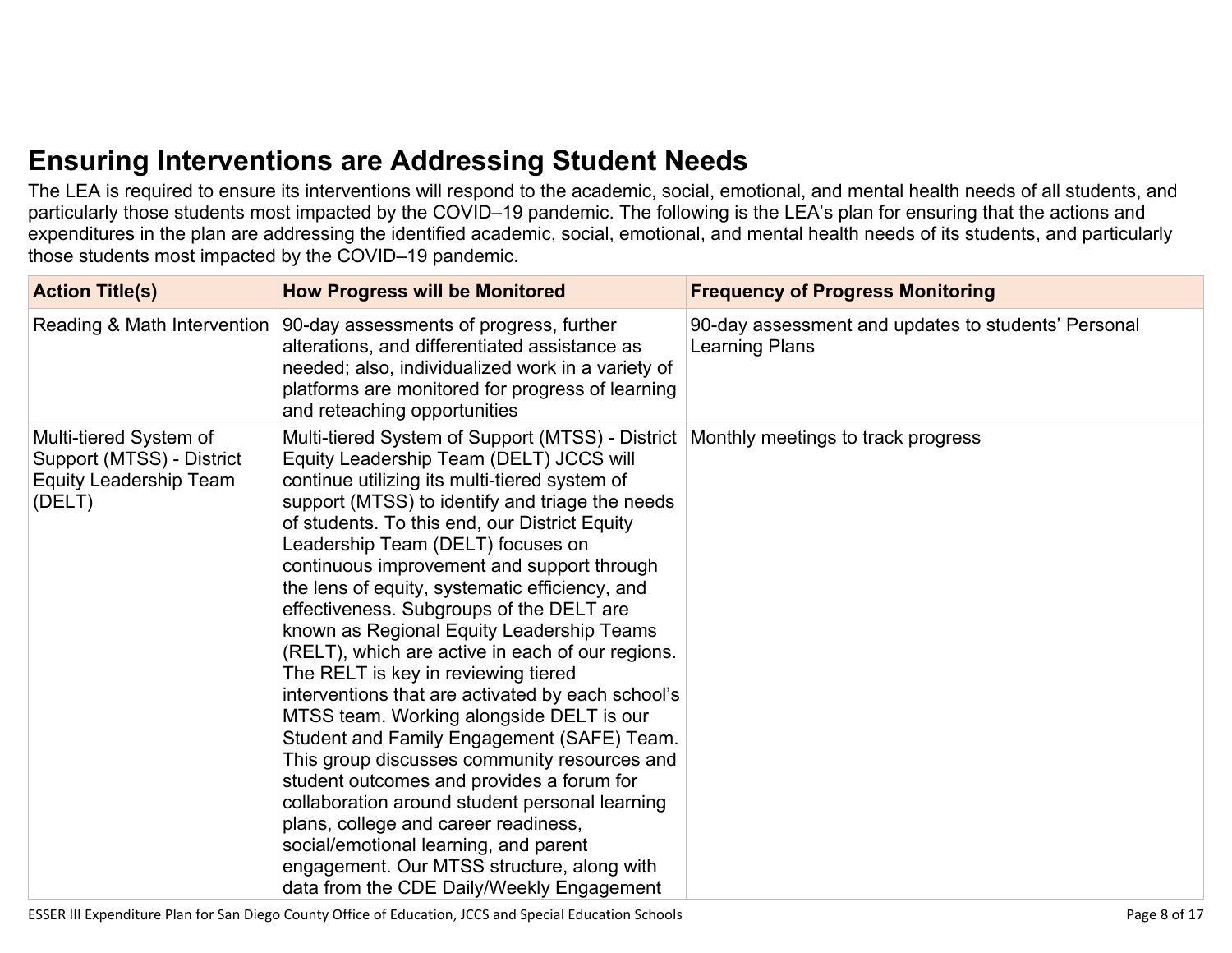| <b>Action Title(s)</b>                                                                          | <b>How Progress will be Monitored</b>                                                                                                                                                                                                                                                                                                                                                                                                                                                                                                                                                                                                                                                                                           | <b>Frequency of Progress Monitoring</b> |
|-------------------------------------------------------------------------------------------------|---------------------------------------------------------------------------------------------------------------------------------------------------------------------------------------------------------------------------------------------------------------------------------------------------------------------------------------------------------------------------------------------------------------------------------------------------------------------------------------------------------------------------------------------------------------------------------------------------------------------------------------------------------------------------------------------------------------------------------|-----------------------------------------|
|                                                                                                 | tracking tool, works to provide targeted and<br>strategic support. In addition, we rely on in-class<br>and pre/post local assessments to address the<br>needs of students in need of accelerated<br>learning. Schools also use teacher-generated<br>assessments for progress monitoring and to<br>accelerate learning for students who need<br>English language, English development, and<br>mathematics support. Weekly check-ins with<br>students and progress monitoring in academics<br>and social emotional health prompt our MTSS<br>intervention process.                                                                                                                                                                |                                         |
| <b>Social Emotional Learning</b><br>(SEL) Positive Behavior<br>Intervention & Support<br>(PBIS) | Daily check-ins and weekly engagement review<br>as well as the online learning platforms, provide<br>teachers and SAFE team staff the opportunity to<br>identify students in need of more assistance<br>and strategize their involvement. This<br>comprehensive approach allows for the<br>identification and delivery of universal, targeted,<br>and intensive interventions and supports.<br>Referrals to Social Workers and Social Work<br>Interns will provide students an opportunity to<br>obtain needed support and an additional layer<br>of intervention. In addition, regional teams<br>address needs for behavioral changes through<br>PBIS. Teaching students expected behaviors<br>and rewarding them accordingly. | Daily check-ins and weekly reviews      |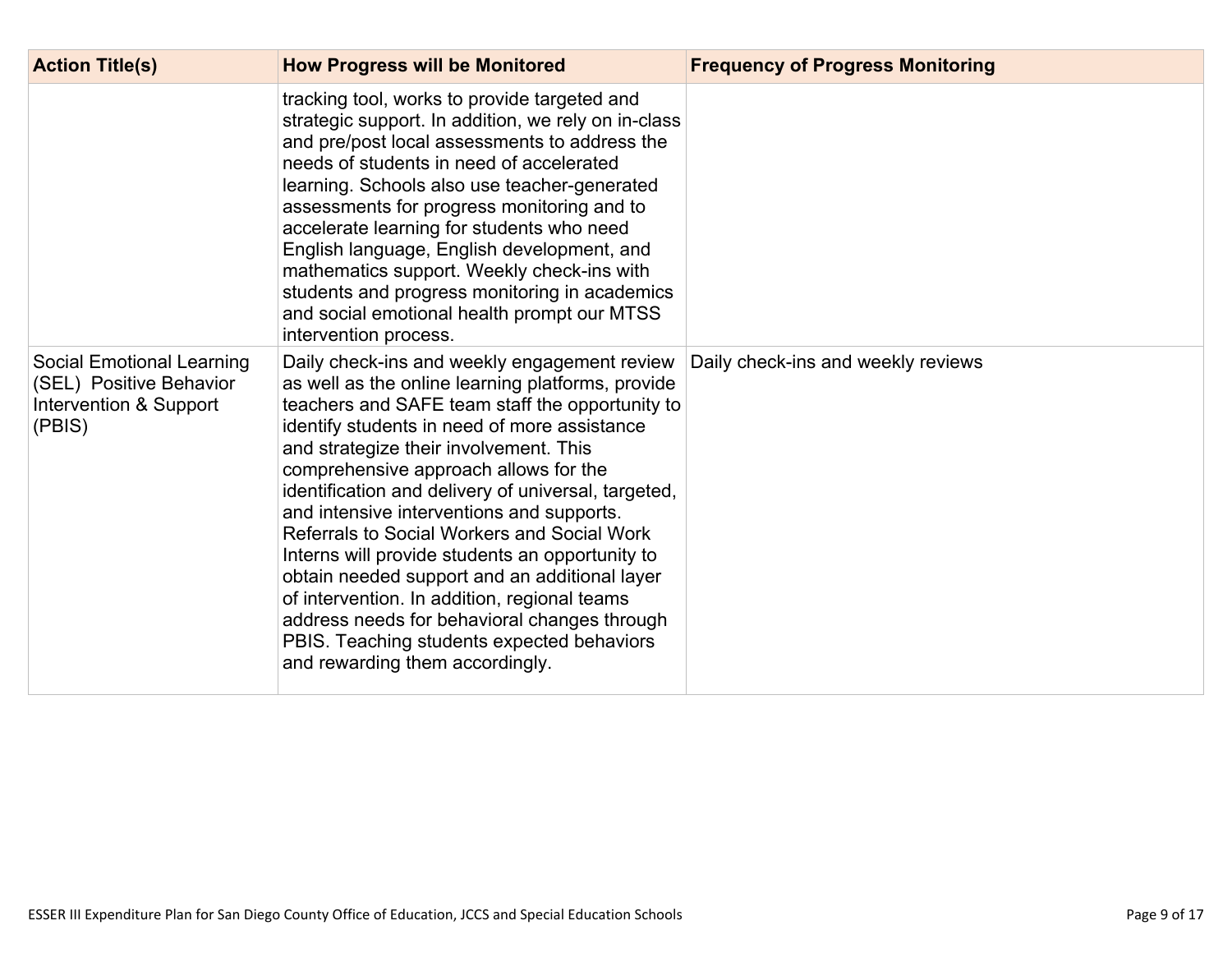# **ESSER III Expenditure Plan Instructions**

#### **Introduction**

School districts, county offices of education (COEs), or charter schools, collectively known as local educational agencies (LEAs), that receive Elementary and Secondary School Emergency Relief (ESSER) funds under the American Rescue Plan (ARP) Act, referred to as ESSER III funds, are required to develop a plan for how they will use ESSER III funds to, at a minimum, address students' academic, social, emotional, and mental health needs, as well as the opportunity gaps that existed before, and were exacerbated by, the COVID-19 pandemic.

The plan must be adopted by the local governing board or body of the LEA at a public meeting on or before October 29, 2021 and must be submitted for review and approval within five days of adoption. A school district must submit its ESSER III Expenditure Plan to its COE for review and approval; a COE must submit its plan to the California Department of Education for review and approval. A charter school must submit its plan to its chartering authority for review and to the COE of the county in which the charter school operates for review and approval.

In addition, consistent with the requirements of the ARP, Volume 86, *Federal Register*, page 21201, April 22, 2021, the ESSER III Expenditure Plan must be:

- Written in an understandable and uniform format;
- Written in a language that parents can understand, to the extent practicable;
	- $\circ$  If it is not practicable to provide written translations to a parent with limited English proficiency, the plan must be orally translated for parents
- Provided in an alternative format to a parent who is an individual with a disability as defined by the Americans with Disabilities Act, upon request; and
- Be made publicly available on the LEA's website.

For additional information regarding ESSER III funding please see the ARP Act Funding web page at <https://www.cde.ca.gov/fg/cr/arpact.asp>.

For technical assistance related to the completion of the ESSER III Expenditure Plan, please contact [EDReliefFunds@cde.ca.gov](mailto:EDReliefFunds@cde.ca.gov).

### **Fiscal Requirements**

- The LEA must use at least 20 percent (20%) of its ESSER III apportionment for expenditures related to addressing the academic impact of lost instructional time through the implementation of evidence-based interventions, such as summer learning or summer enrichment, extended day, comprehensive afterschool programs, or extended school year programs.
	- o For purposes of this requirement, "evidence-based interventions" include practices or programs that have **evidence** to show that they are effective at producing results and improving outcomes when implemented. This kind of evidence has generally been produced through formal studies and research. There are four tiers, or levels, of evidence:

ESSER III Expenditure Plan for San Diego County Office of Education, JCCS and Special Education Schools Page 10 of 17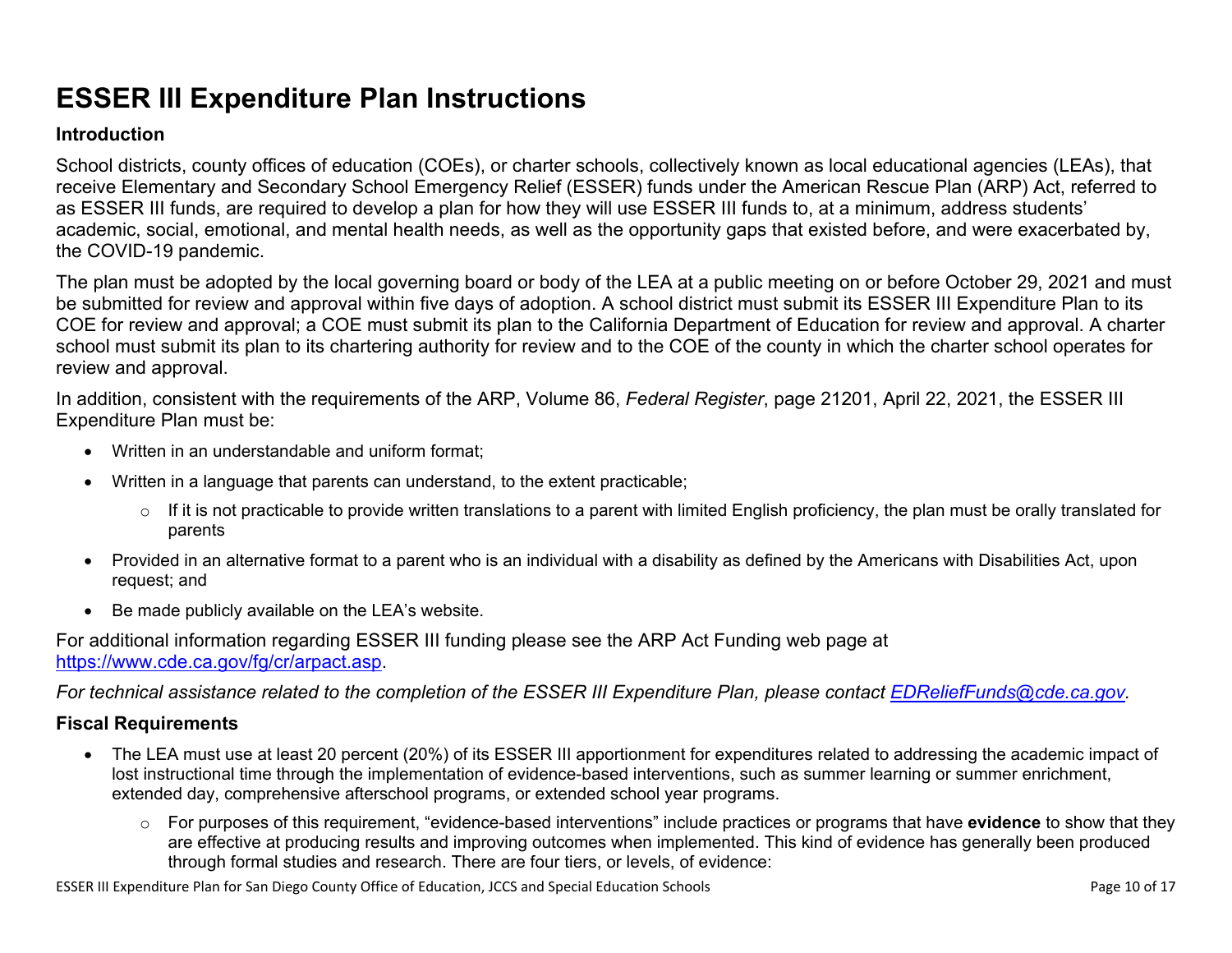- **Tier 1 – Strong Evidence**: the effectiveness of the practices or programs is supported by one or more well-designed and wellimplemented randomized control experimental studies.
- **Tier 2 – Moderate Evidence**: the effectiveness of the practices or programs is supported by one or more well-designed and wellimplemented quasi-experimental studies.
- **Tier 3 – Promising Evidence**: the effectiveness of the practices or programs is supported by one or more well-designed and wellimplemented correlational studies (with statistical controls for selection bias).
- **Tier 4 – Demonstrates a Rationale**: practices that have a well-defined logic model or theory of action, are supported by research, and have some effort underway by a State Educational Agency, LEA, or outside research organization to determine their effectiveness.
- o **For additional information please see the Evidence-Based Interventions Under the ESSA web page at** <https://www.cde.ca.gov/re/es/evidence.asp>**.**
- The LEA must use the remaining ESSER III funds consistent with section 2001(e)(2) of the ARP Act, including for:
	- $\circ$  Any activity authorized by the Elementary and Secondary Education Act (ESEA) of 1965;
	- $\circ$  Any activity authorized by the Individuals with Disabilities Education Act (IDEA);
	- o Any activity authorized by the Adult Education and Family Literacy Act;
	- $\circ$  Any activity authorized by the Carl D. Perkins Career and Technical Education Act of 2006;
	- $\circ$  Coordination of preparedness and response efforts of LEAs with State, local, Tribal, and territorial public health departments, and other relevant agencies, to improve coordinated responses among such entities to prevent, prepare for, and respond to COVID-19;
	- $\circ$  Activities to address the unique needs of low-income students, students with disabilities, English learners, racial and ethnic minorities, homeless students, and foster youth, including how outreach and service delivery will meet the needs of each population;
	- o Developing and implementing procedures and systems to improve the preparedness and response efforts of LEAs;
	- $\circ$  Training and professional development for staff of the LEA on sanitation and minimizing the spread of infectious diseases;
	- $\circ$  Purchasing supplies to sanitize and clean the facilities of an LEA, including buildings operated by such agency;
	- $\circ$  Planning for, coordinating, and implementing activities during long-term closures, including providing meals to eligible students, providing technology for online learning to all students, providing guidance for carrying out requirements under IDEA, and ensuring other educational services can continue to be provided consistent with all Federal, State, and local requirements;
	- $\circ$  Purchasing education technology (including hardware, software, and connectivity) for students who are served by the LEA that aids in regular and substantive educational interaction between students and their classroom instructors, including low-income students and children with disabilities, which may include assistive technology or adaptive equipment;
	- $\circ$  Providing mental health services and supports, including through the implementation of evidence-based full-service community schools;
	- o Planning and implementing activities related to summer learning and supplemental after school programs, including providing classroom instruction or online learning during the summer months and addressing the needs of underserved students;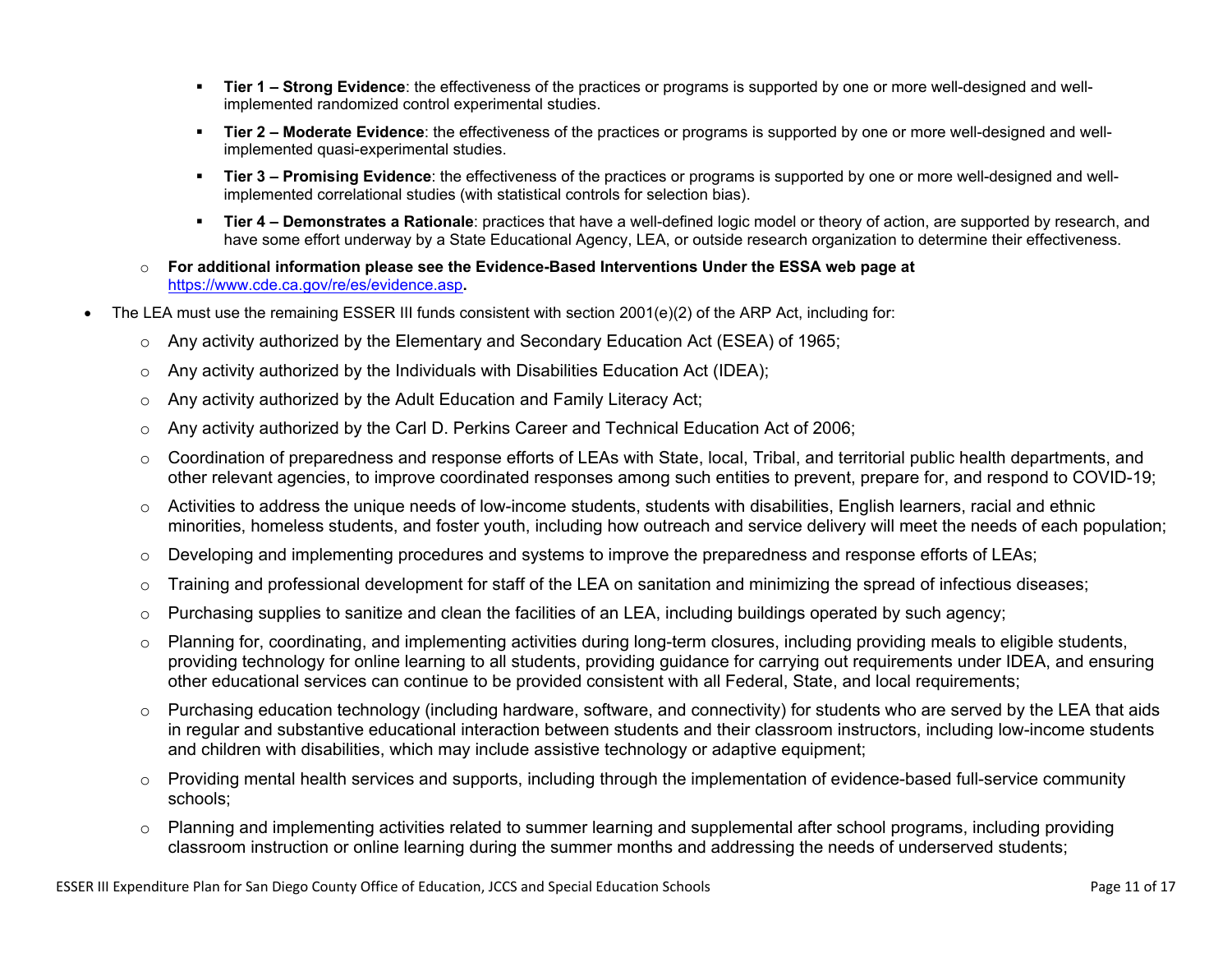- $\circ$  Addressing learning loss among students, including underserved students, by:
	- Administering and using high-quality assessments that are valid and reliable, to accurately assess students' academic progress and assist educators in meeting students' academic needs, including through differentiated instruction,
	- **IMPLEMENTER IMPLEMENT LIME STARK IMPLEMENT IMPLEMENT IMPLY** Implementing evidents,
	- Providing information and assistance to parents and families of how they can effectively support students, including in a distance learning environment, and
	- Tracking student attendance and improving student engagement in distance education;

**Note:** A definition of "underserved students" is provided in the Community Engagement section of the instructions.

- $\circ$  School facility repairs and improvements to enable operation of schools to reduce risks of virus transmission and exposure to environmental health hazards, and to support student health needs;
- $\circ$  Inspection, testing, maintenance, repair, replacement, and upgrade projects to improve the indoor air quality in school facilities, including mechanical and nonmechanical heating, ventilation, and air conditioning systems, filtering, purification and other air cleaning, fans, control systems, and window and door replacement;
- $\circ$  Developing strategies and implementing public health protocols including, to the greatest extent practicable, policies in line with guidance from the Centers for Disease Control and Prevention (CDC) for the reopening and operation of school facilities to effectively maintain the health and safety of students, educators, and other staff;
- $\circ$  Other activities that are necessary to maintain the operation of and continuity of services in LEAs and continuing to employ existing staff of the LEA.

### <span id="page-11-0"></span>**Other LEA Plans Referenced in this Plan**

In developing the plan, the LEA has flexibility to include community input and/or actions included in other planning documents, such as the Local Control and Accountability Plan (LCAP) and/or the Expanded Learning Opportunities (ELO) Grant Plan, provided that the input and/or actions address the requirements of the ESSER III Expenditure Plan.

An LEA that chooses to utilize community input and/or actions from other planning documents must provide the name of the plan(s) referenced by the LEA and a description of where the plan(s) may be accessed by the public (such as a link to a web page or the street address of where the plan(s) are available) in the table. The LEA may add or delete rows from the table as necessary.

An LEA that chooses not to utilize community input and/or actions from other planning documents may provide a response of "Not Applicable" in the table.

#### <span id="page-11-1"></span>**Summary of Expenditures**

The Summary of Expenditures table provides an overview of the ESSER III funding received by the LEA and how the LEA plans to use its ESSER III funds to support the strategies and interventions being implemented by the LEA.

#### **Instructions**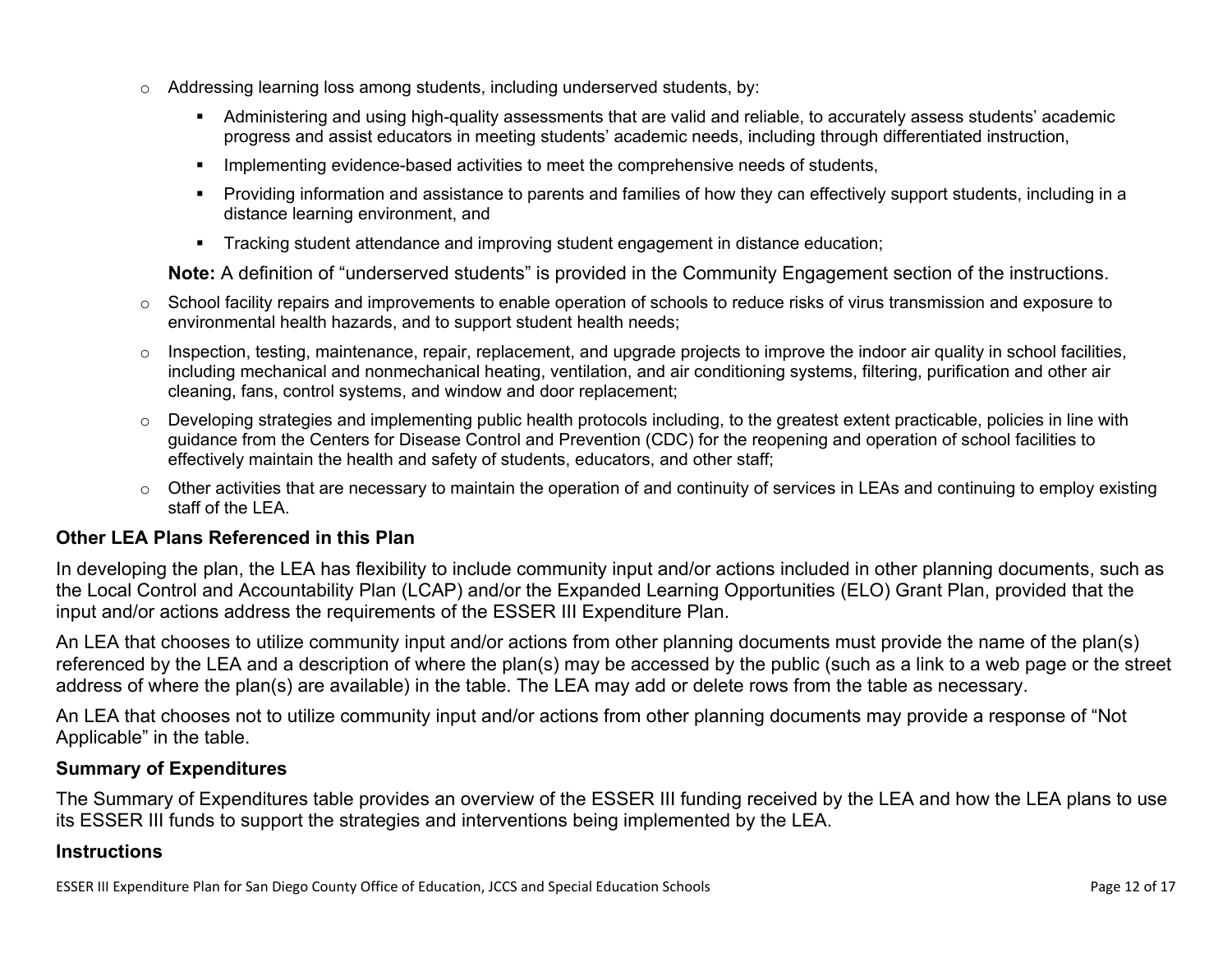For the 'Total ESSER III funds received by the LEA,' provide the total amount of ESSER III funds received by the LEA.

In the Total Planned ESSER III Expenditures column of the table, provide the amount of ESSER III funds being used to implement the actions identified in the applicable plan sections.

For the 'Total ESSER III funds included in this plan,' provide the total amount of ESSER III funds being used to implement actions in the plan.

### <span id="page-12-0"></span>**Community Engagement**

### **Purpose and Requirements**

An LEA's decisions about how to use its ESSER III funds will directly impact the students, families, and the local community, and thus the LEA's plan must be tailored to the specific needs faced by students and schools. These community members will have significant insight into what prevention and mitigation strategies should be pursued to keep students and staff safe, as well as how the various COVID–19 prevention and mitigation strategies impact teaching, learning, and day-to-day school experiences.

An LEA must engage in meaningful consultation with the following community members, as applicable to the LEA:

- Students:
- Families, including families that speak languages other than English;
- School and district administrators, including special education administrators;
- Teachers, principals, school leaders, other educators, school staff, and local bargaining units, as applicable.

"Meaningful consultation" with the community includes considering the perspectives and insights of each of the required community members in identifying the unique needs of the LEA, especially related to the effects of the COVID-19 pandemic. Comprehensive strategic planning will utilize these perspectives and insights to determine the most effective strategies and interventions to address these needs through the programs and services the LEA implements with its ESSER III funds.

Additionally, an LEA must engage in meaningful consultation with the following groups to the extent that they are present or served in the LEA:

- Tribes;
- Civil rights organizations, including disability rights organizations (e.g. the American Association of People with Disabilities, the American Civil Liberties Union, National Association for the Advancement of Colored People, etc.); and
- Individuals or advocates representing the interests of children with disabilities, English learners, homeless students, foster youth, migratory students, children who are incarcerated, and other underserved students.
	- o For purposes of this requirement "underserved students" include:
		- **Students who are low-income:**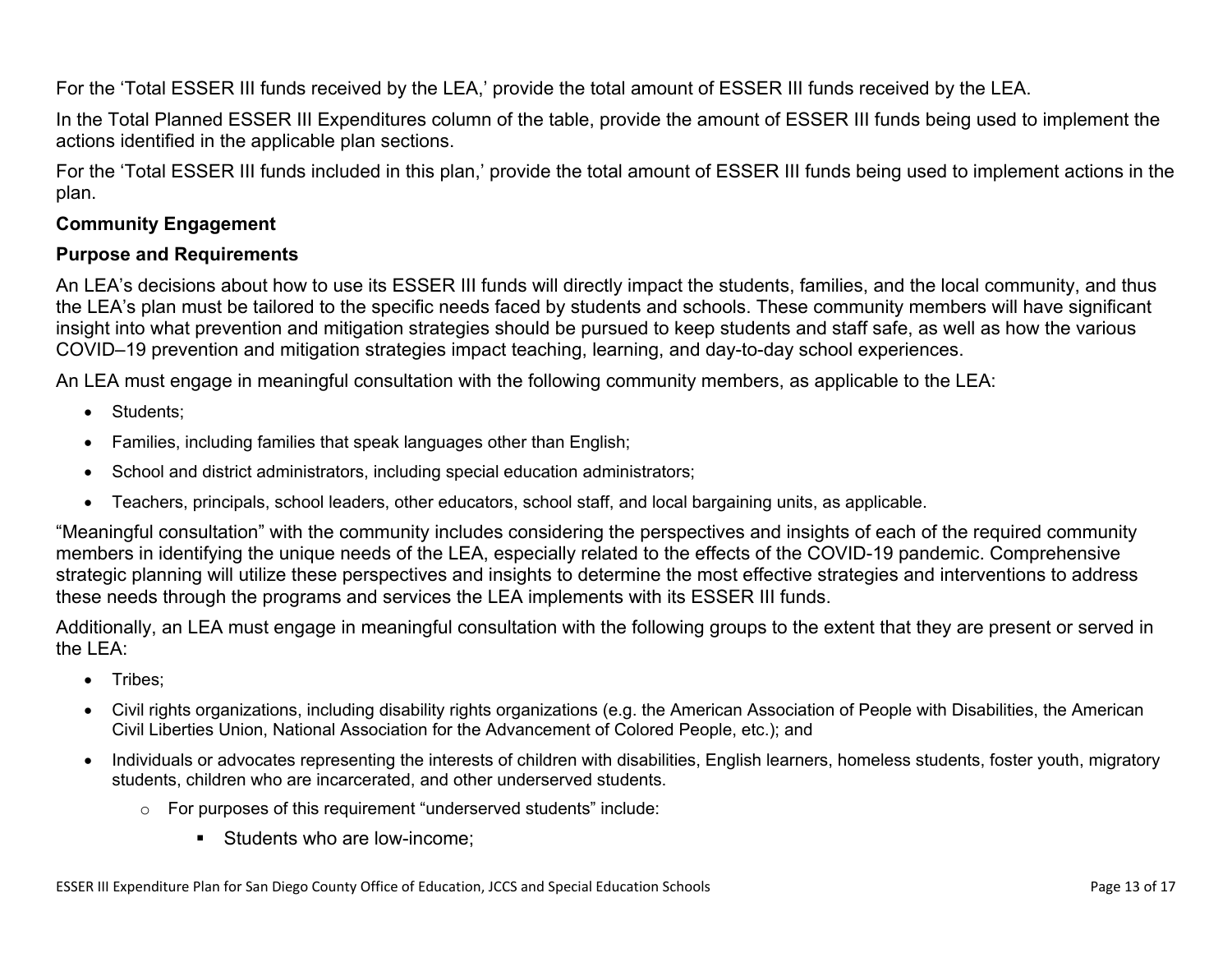- Students who are English learners;
- Students of color:
- Students who are foster youth;
- Homeless students;
- **Students with disabilities: and**
- **Migratory students.**

LEAs are also encouraged to engage with community partners, expanded learning providers, and other community organizations in developing the plan.

Information and resources that support effective community engagement may be found under *Resources* on the following web page of the CDE's website: <https://www.cde.ca.gov/re/lc>.

### **Instructions**

In responding to the following prompts, the LEA may reference or include input provided by community members during the development of existing plans, including the LCAP and/or the ELO Grant Plan, to the extent that the input is applicable to the requirements of the ESSER III Expenditure Plan. Descriptions provided should include sufficient detail yet be sufficiently succinct to promote a broad understanding among the LEA's local community.

### A description of the efforts made by the LEA to meaningfully consult with its required community members and the **opportunities provided by the LEA for public input in the development of the plan.**

A sufficient response to this prompt will describe how the LEA sought to meaningfully consult with its required community members in the development of the plan, how the LEA promoted the opportunities for community engagement, and the opportunities that the LEA provided for input from the public at large into the development of the plan.

As noted above, a description of "meaningful consultation" with the community will include an explanation of how the LEA has considered the perspectives and insights of each of the required community members in identifying the unique needs of the LEA, especially related to the effects of the COVID-19 pandemic.

### **A description of the how the development of the plan was influenced by community input.**

A sufficient response to this prompt will provide clear, specific information about how input from community members and the public at large was considered in the development of the LEA's plan for its use of ESSER III funds. This response must describe aspects of the ESSER III Expenditure Plan that were influenced by or developed in response to input from community members.

- For the purposes of this prompt, "aspects" may include:
	- Prevention and mitigation strategies to continuously and safely operate schools for in-person learning;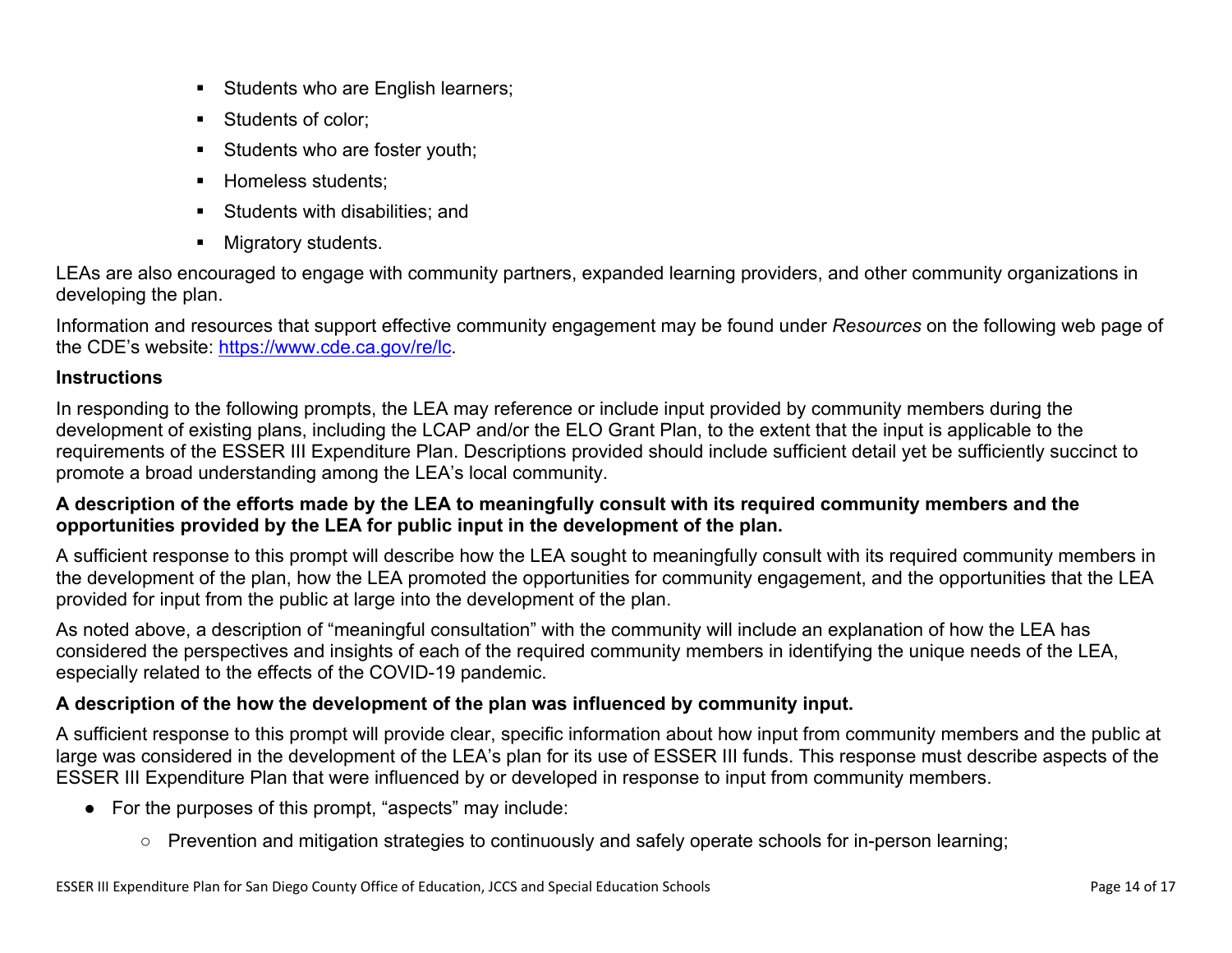- Strategies to address the academic impact of lost instructional time through implementation of evidence-based interventions (e.g. summer learning or summer enrichment, extended day, comprehensive afterschool programs, or extended school year programs);
- Any other strategies or activities implemented with the LEA's ESSER III fund apportionment consistent with section 2001(e)(2) of the ARP Act; and
- Progress monitoring to ensure interventions address the academic, social, emotional, and mental health needs for all students, especially those students disproportionately impacted by COVID-19

For additional information and guidance, please see the U.S. Department of Education's Roadmap to Reopening Safely and Meeting All Students' Needs Document, available here: [https://www2.ed.gov/documents/coronavirus/reopening-2.pdf.](https://www2.ed.gov/documents/coronavirus/reopening-2.pdf)

### <span id="page-14-0"></span>**Planned Actions and Expenditures**

#### **Purpose and Requirements**

As noted in the Introduction, an LEA receiving ESSER III funds is required to develop a plan to use its ESSER III funds to, at a minimum, address students' academic, social, emotional, and mental health needs, as well as the opportunity gaps that existed before, and were exacerbated by, the COVID-19 pandemic.

#### **Instructions**

An LEA has the flexibility to include actions described in existing plans, including the LCAP and/or ELO Grant Plan, to the extent that the action(s) address the requirements of the ESSER III Expenditure Plan. When including action(s) from other plans, the LEA must describe how the action(s) included in the ESSER III Expenditure Plan supplement the work described in the plan being referenced. The LEA must specify the amount of ESSER III funds that it intends to use to implement the action(s); these ESSER III funds must be in addition to any funding for those action(s) already included in the plan(s) referenced by the LEA. Descriptions of actions provided should include sufficient detail yet be sufficiently succinct to promote a broad understanding among the LEA's local community.

#### <span id="page-14-1"></span>**Strategies for Continuous and Safe In-Person Learning**

Provide the total amount of funds being used to implement actions related to Continuous and Safe In-Person Learning, then complete the table as follows:

- If the action(s) are included in another plan, identify the plan and provide the applicable goal and/or action number from the plan. If the action(s) are not included in another plan, write "N/A".
- Provide a short title for the  $action(s)$ .
- Provide a description of the action(s) the LEA will implement using ESSER III funds for prevention and mitigation strategies that are, to the greatest extent practicable, in line with the most recent CDC guidance, in order to continuously and safely operate schools for in-person learning.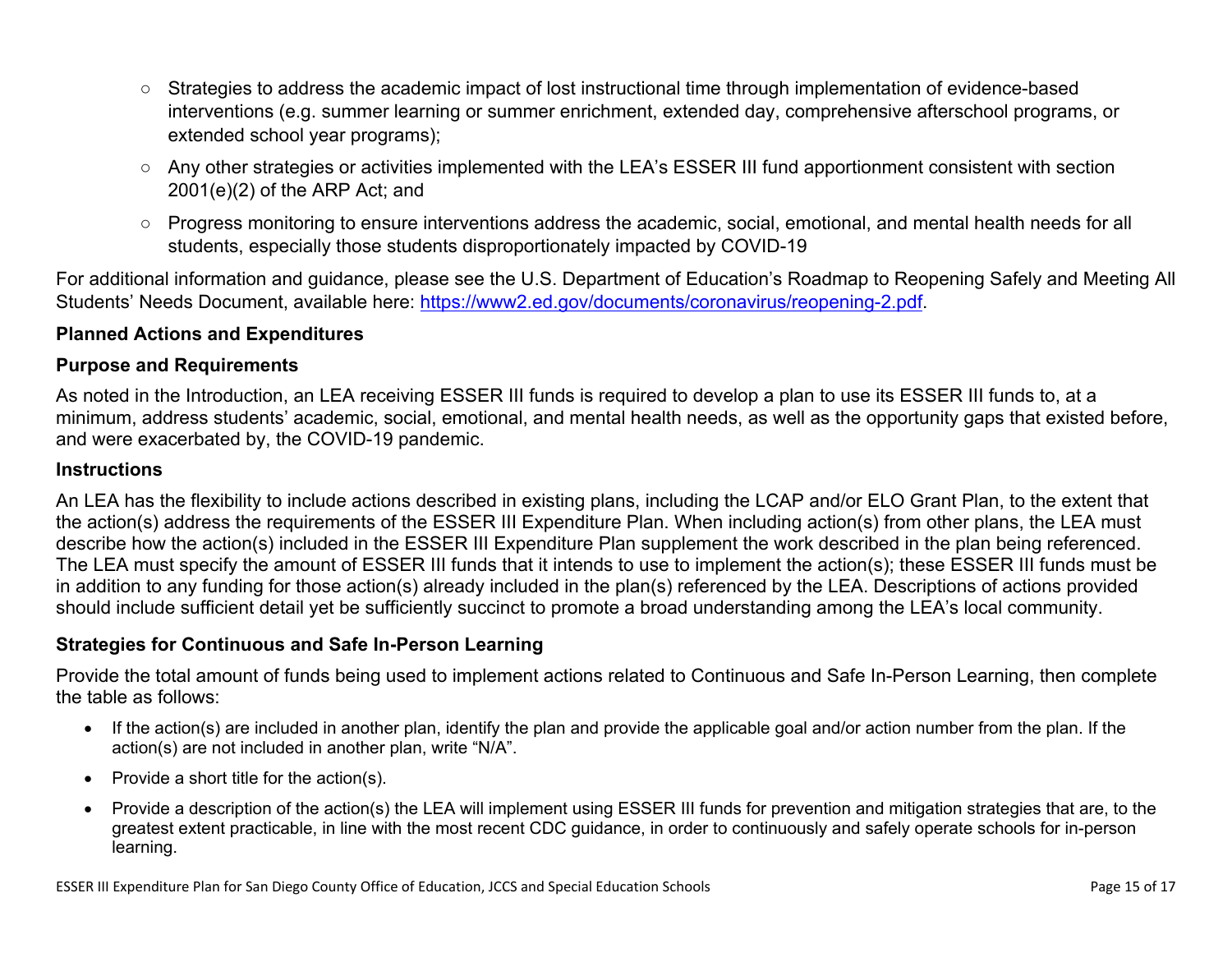Specify the amount of ESSER III funds the LEA plans to expend to implement the action(s); these ESSER III funds must be in addition to any funding for those action(s) already included in the plan(s) referenced by the LEA.

#### <span id="page-15-0"></span>**Addressing the Impact of Lost Instructional Time**

As a reminder, the LEA must use not less than 20 percent of its ESSER III funds to address the academic impact of lost instructional time. Provide the total amount of funds being used to implement actions related to addressing the impact of lost instructional time, then complete the table as follows:

- If the action(s) are included in another plan, identify the plan and provide the applicable goal and/or action number from the plan. If the action(s) are not included in another plan, write "N/A".
- Provide a short title for the  $action(s)$ .
- Provide a description of the action(s) the LEA will implement using ESSER III funds to address the academic impact of lost instructional time through the implementation of evidence-based interventions, such as summer learning or summer enrichment, extended day, comprehensive afterschool programs, or extended school year programs.
- Specify the amount of ESSER III funds the LEA plans to expend to implement the action(s); these ESSER III funds must be in addition to any funding for those action(s) already included in the plan(s) referenced by the LEA.

#### <span id="page-15-1"></span>**Use of Any Remaining Funds**

After completing the Strategies for Continuous and Safe In-Person Learning and the Addressing the Impact of Lost Instructional Time portions of the plan, the LEA may use any remaining ESSER III funds to implement additional actions to address students' academic, social, emotional, and mental health needs, as well as to address opportunity gaps, consistent with the allowable uses identified above in the Fiscal Requirements section of the Instructions. LEAs choosing to use ESSER III funds in this manner must provide the total amount of funds being used to implement actions with any remaining ESSER III funds, then complete the table as follows:

- If the action(s) are included in another plan, identify the plan and provide the applicable goal and/or action number from the plan. If the action(s) are not included in another plan, write "N/A".
- Provide a short title for the  $action(s)$ .
- Provide a description of any additional action(s) the LEA will implement to address students' academic, social, emotional, and mental health needs, as well as to address opportunity gaps, consistent with the allowable uses identified above in the Fiscal Requirements section of the Instructions. If an LEA has allocated its entire apportionment of ESSER III funds to strategies for continuous and safe in-person learning and/or to addressing the impact of lost instructional time, the LEA may indicate that it is not implementing additional actions.
- Specify the amount of ESSER III funds the LEA plans to expend to implement the action(s); these ESSER III funds must be in addition to any funding for those action(s) already included in the plan(s) referenced by the LEA. If the LEA it is not implementing additional actions the LEA must indicate "\$0".

#### <span id="page-15-2"></span>**Ensuring Interventions are Addressing Student Needs**